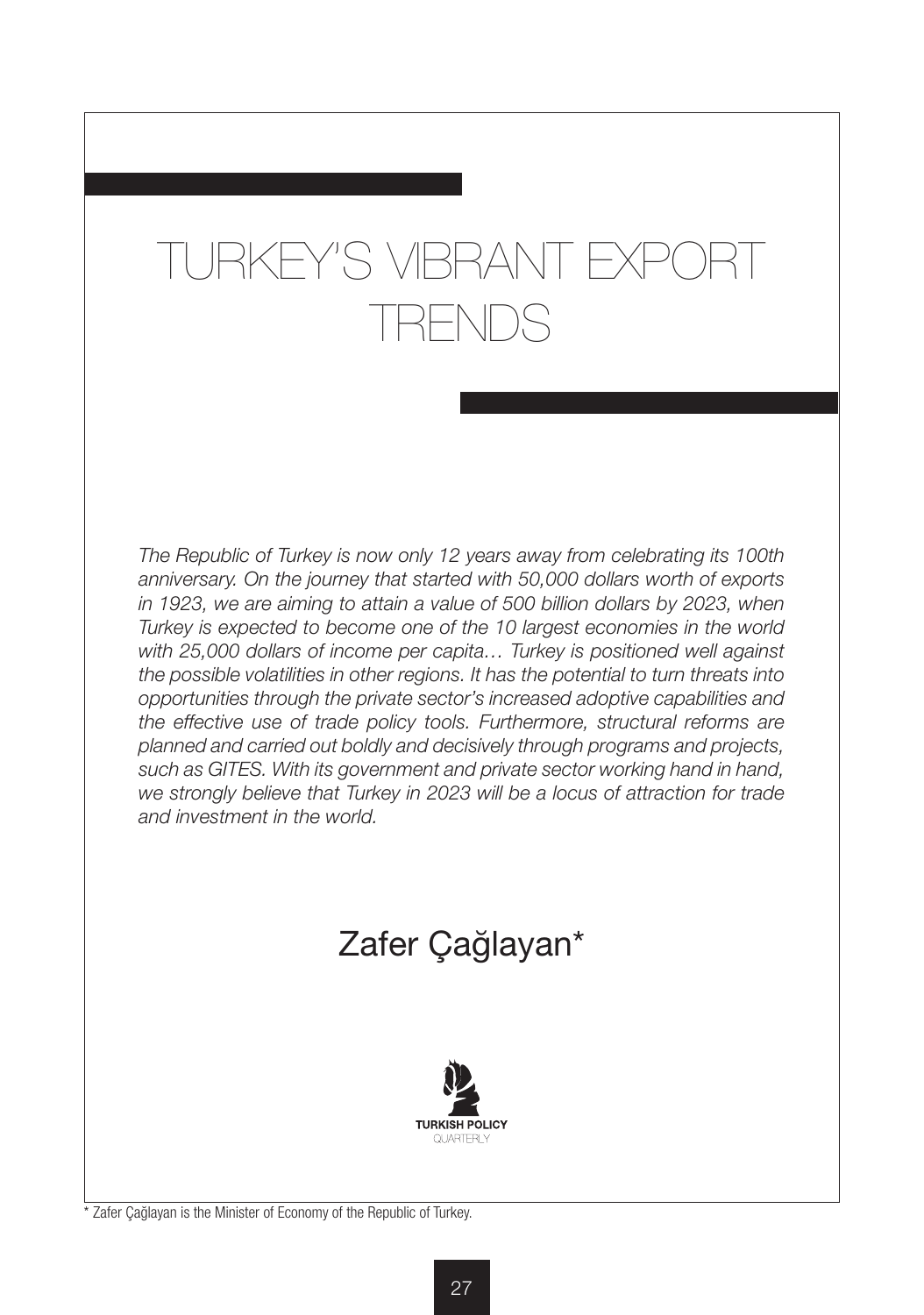he Republic of Turkey is now only 12 years away from celebrating its 100th anniversary. On the journey that started with 50,000 dollars worth of exports in 1923, we are aiming to attain a value of 500 billion dollars by 2023 – the year Turkey is expected to become one of the 10 largest economies of the world with 25,000 dollars of income per capita.

According to "2012-2014 Medium Term Program," exports are estimated to increase to 134.8 billion dollars, 148.5 billion dollars, and 165.7 billion dollars in 2011, 2012, and 2013, respectively. Actual exports equaled to 114 billion dollars in 2010 and surpassed the estimate for that year.

Given the level of exports in 2010, exports can reach the target of 500 billion dollars in 2023 by an average annual growth of approximately 12 percent between 2011 and 2023. Turkey's exports have already grown by 16.9 percent on average, annually, between 2003 and 2010, despite the decline in 2009.

The key to sustainable economic growth will be export growth both in commodities and services. The correlation betweeen export growth and economic growth is found to be almost 60 percent for the time period between 1999Q1 and 2011Q2. Exports play a major role in increasing productivity both through economies of scale and innovation that is stimulated by international competition, in addition to creating other positive externalities, such as technological spillover effects. Imports, as well, support innovative activities through fair competition in the domestic market, help efficient allocation of resources and provide inputs that are not available at comparable quality and prices. A major step in reinforcing the linkage between economy and foreign trade was finalized recently by the establishment of The Ministry of Economy.

The Ministry of Economy has gathered the former Undersecretariat for Foreign Trade and various responsibilites that were previously carried out by the Undersecretariat for Treasury (foreign investment, incentives, Turkish FDI abroad and services that raise foreign exchange revenues) under an umbrella.

In order to expand market access opportunities, to better deal with the possible trade problems at first hand, and to keep better track of the developments in foreign markets, the number of positions of the Ministry abroad for commercial counselors has been augmented from 115 to 250 since 2007.

In coordination with the Prime Ministry Investment Support and Promotion Agency of Turkey (ISPAT), foreign investment that can increase production, exports, and employment will be attracted as another source of dynamism and technological development. Furthermore, both the general structure of the incentives and those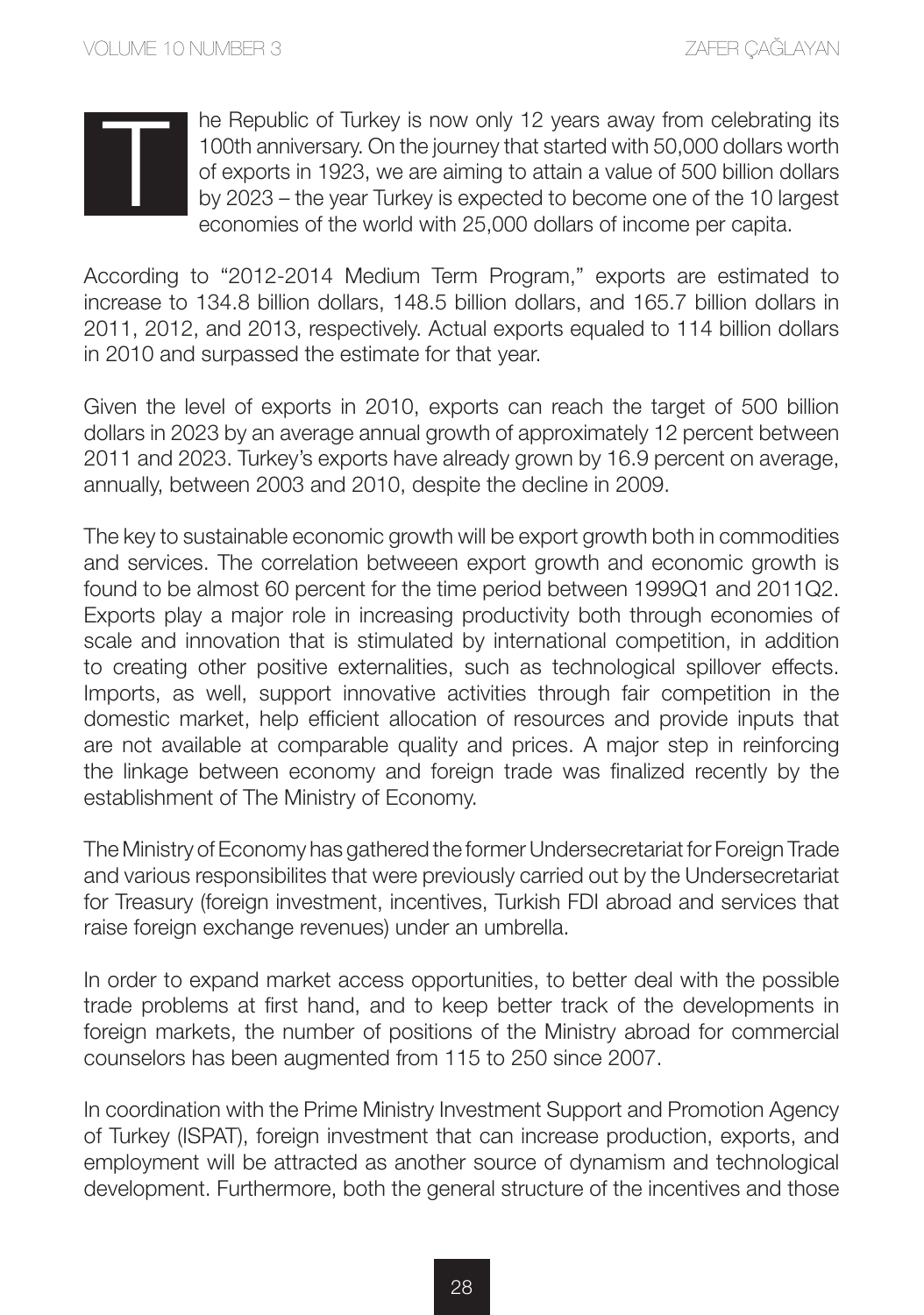specifically in the existing 19 free zones are being re-examined. A transformation into new generation free zones are also considered in 2011.

### *The Input Supply Strategy (GITES) Perspective*

Despite the overwhelming economic performance of Turkey, the current account deficit continues to be a fragile aspect of the economy. The main source of Turkey's current account deficit stems from foreign trade deficits, which is mostly attributable to the importation of intermediate goods for production. Input Supply Strategy (GITES) addresses the dependence of production on imported inputs, in addition to targeting secure and sustainable supply of inputs from non-distorted prices, higher domestic value added of exports and stronger competitiveness in exports.

Input Supply Strategy has been coordinated by the Ministry of Economy through the Export Oriented Production Strategy Assessment Committee, which has met six times until now. The analyses on "iron and steel and non-ferrous metals," "machinery and automotive products," "chemicals," "textiles," and "agricultural products" have been finalized. On each analyzed industry, a number of points and suggestions have been identified. Industry reports, which compile these points and suggestions, and strategic action plans are now being prepared to be discussed later at the Economy Coordination Board.

*''Exports play a major role in increasing productivity both through economies of scale and innovation that is stimulated by international competition, in addition to creating other positive externalities, such as technological spillover effects.''* 

The activities within the scope of GITES are recognized as an activity clause in "The Industry Strategy Document" prepared by the Ministry of Science, Industry and Technology. Also, GITES was named amongst the Policy Priorities and Measures in the Programme for 2011, which was prepared by the Ministry of Development.

Furthermore, existing and potential export items are analyzed for each of the 81 provinces by joint efforts of Prof. Ricardo Hausmann from Harvard University, Assoc. Prof. Cesar Hidalgo from MIT and Turkey Economic Policies Research Foundation (TEPAV). In another analysis named "Repositioning Turkey in Global Trade: New Routes in Foreign Trade," Turkey's competitiveness in 73 countries and in 1,243 industries were evaluated.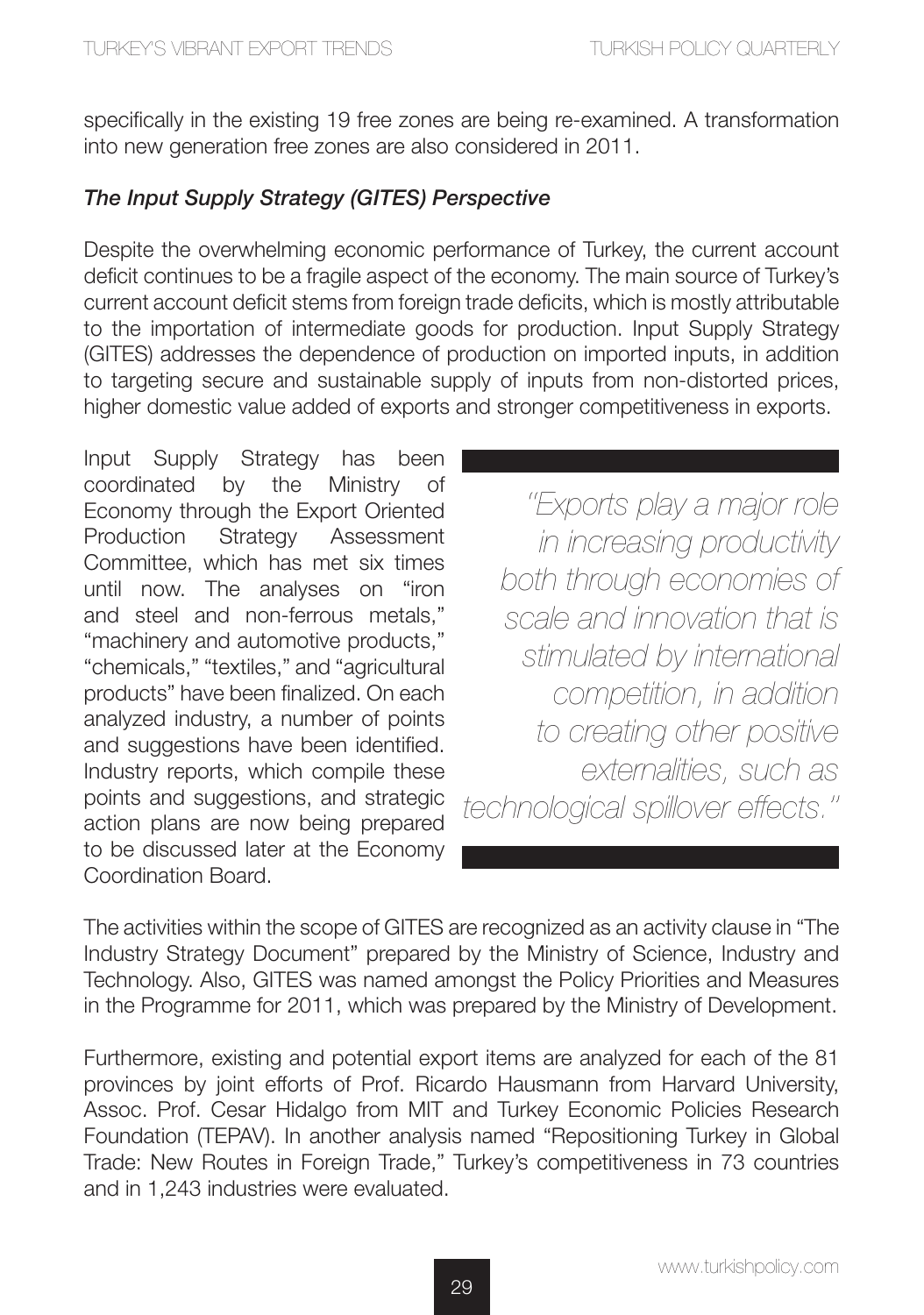#### *Economic Uncertainty in the Region*

Following the financial crisis that hampered global production and trade in 2009, fears for a second slowdown cannot be ruled out. Turkish Economy, on the other hand, has recovered fast from the financial recession and continue to demonstrate strong performance. Yet, Turkish governmental bodies are following the developments in the world markets and take precautionary measures where appropriate.

Based on the IMF *World Economic Outlook,* which was revised in September 2011, world output declined by 0.7 percent, while the decline was higher, at 3.5 percent, for the U.S. and 4.3 percent for the Eurozone Countries. Economic recovery started in 2010, when world output increased by 5.1 percent. In 2010, production in the U.S. and Eurozone Countries also escalated by 3.0 and 1.8 percent, respectively.

According to the data released by the World Trade Organization, world exports declined by 12 percent in 2009 after rising by 6.5 percent in 2007 and two percent in 2008. The growth rate in Turkish exports was much higher, at 25.4 and 23.1, in

*''Turkey is positioned well against the possible volatilities in other regions.''*

2007 and 2008, respectively, and the decline was at 22.6 percent in 2009. The recovery in 2010 was also tangible in Turkey with an 11.5 percent rise in exports.

The recovery in Turkey is also apparent in its economic growth, which was well above all expectations, realized at 9.0 percent in 2010. Also, the

expected growth rate for Turkish economy in 2011 is stated as 7.5 percent in the Medium Term Programme of Turkey, which is prepared for 2012-2014 while it is 8.7 percent according to the latest IMF estimates. However, the recovery from recession in world markets also brought new uncertainties. In the European Central Bank's statement on 4 August 2011, "downside risks" were addressed as further increases in energy prices, protectionist pressures, and the possibility of a disorderly correction of global imbalances.

Volatility and escalation in energy and commodity prices has been a major source of uncertainty and now a major issue also discussed in the G-20 Platform. Turkey, as a member of G20 and a net importer of energy, supports the discussions on possible international measures to decrease the volatility in commodity prices. Average crude oil import cost of the largest economies soared by 29-30 percent in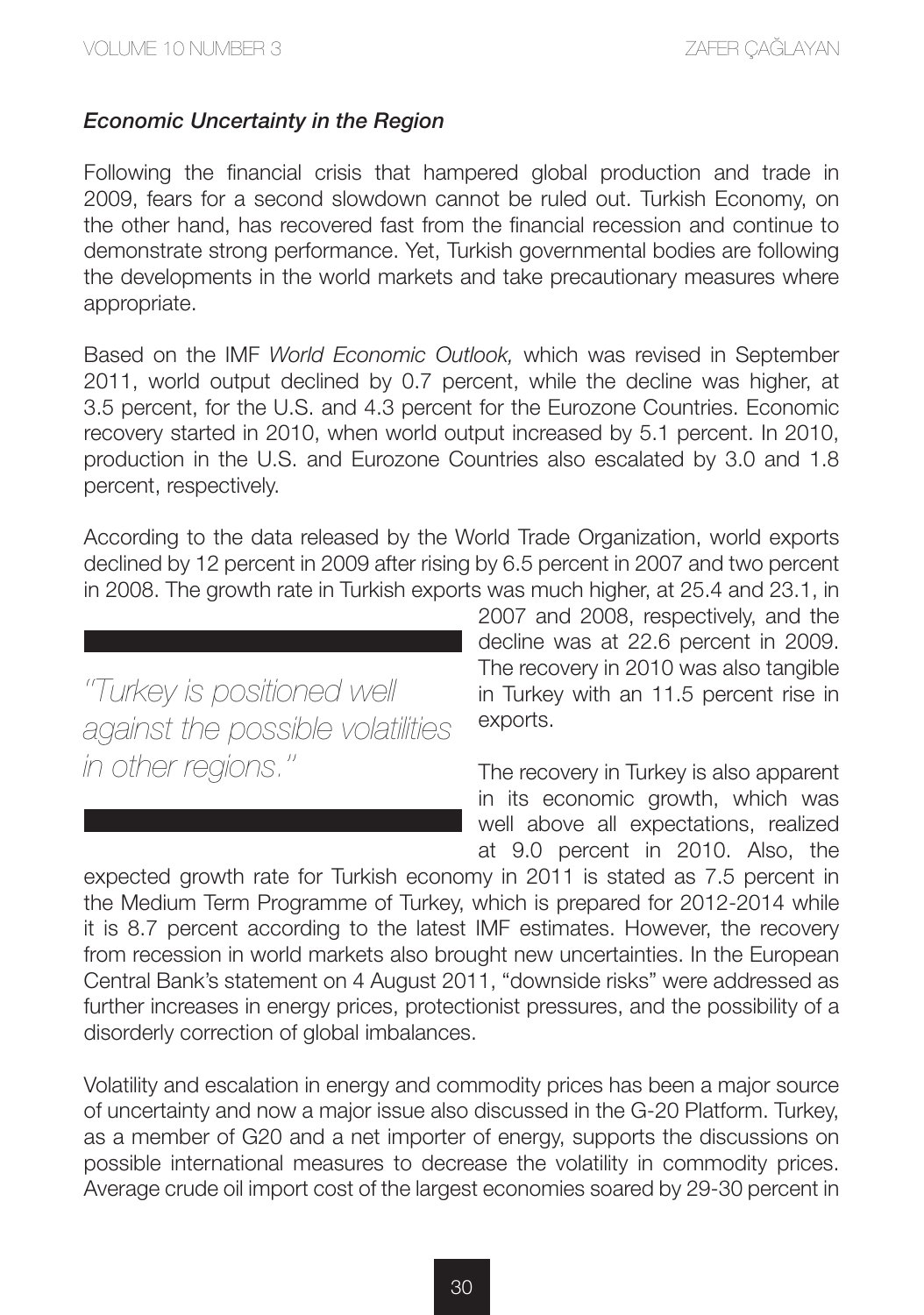2010. Also, the price of crude oil increased further in the first half of 2011. Despite some decline since May 2011, crude oil, in July 2011, was still 45 percent higher compared to the level in July 2010. Similarly, the rise in the price of commodity food items was 25 percent in July 2011 compared to the same month in 2010.

Regional risks have also increased in 2011. Calls for public reform spread across MENA (Middle East and North Africa) countries and turned into political turmoil. The dictators in Tunisia and Egypt had to resign while tension in Libya, Yemen, Syria, Oman, Bahrain and others continue in varying degrees. The costs of political instability in North Africa caused a 17.9 percent decline in exports to the region in the first half of 2011 but exports to the Near and Middle Eastern region continued to increase by 21.3 percent in this period. To mitigate possible negative impacts of the political chaos on Turkish exports to MENA countries, alternative markets to 11 countries (Tunisia, Egypt, Libya, Bahrain, Jordan, Yemen, Saudi Arabia, Oman, Morocco and Algeria) are identified by the Ministry of Economy for the major export items to the mentioned countries.

Also, seven of the determined fifteen target countries to increase overall Turkish exports (Egypt, Iran, Saudi Arabia, Algeria, Libya, Jordan, Qatar) are located in the MENA region. Action plans are prepared annually for all target countries that cover a number of policies, such as trade missions, trade fairs, economic forums and meetings on promoting bilateral investments. Such dedicated efforts helped to diversify Turkish exports and increased market access to MENA region. As a result, the share of Turkish exports to MENA countries increased from 16 percent in 2004 to 27 percent in 2010.

Another region with increasing uncertainties has been the Eurozone Countries, where the sovereign debt crisis has been intensifying and spreading since late 2009. Greece, Ireland and Portugal are officially in debt crisis and sovereign ratings of these countries' bonds have been lowered to varying levels of "speculative" status.

The crisis in the Eurozone Countries may affect Turkey in various indirect ways if it cannot be managed well by the European Leaders. First of all, the region is the largest trade partner of Turkey. A possible reduction in import demand parallel to smaller economic growth in Europe can have negative effects on Turkish exports. Also, the escalation of uncertainty in the region increased the volatility of euro/dollar parity, which had a peak at 1,4882 on the 4th of May in 2011 and declined to around 1,38 by mid October. Thus, foreign exchange risk has been on the rise. Also, nominal trade that is conducted in euros tend to be deflated in terms of dollars.

The Greek government had to revise the level of budget deficit/GDP ratio in November 2009 from six percent to 12.7 percent and later in May 2010 to 13.6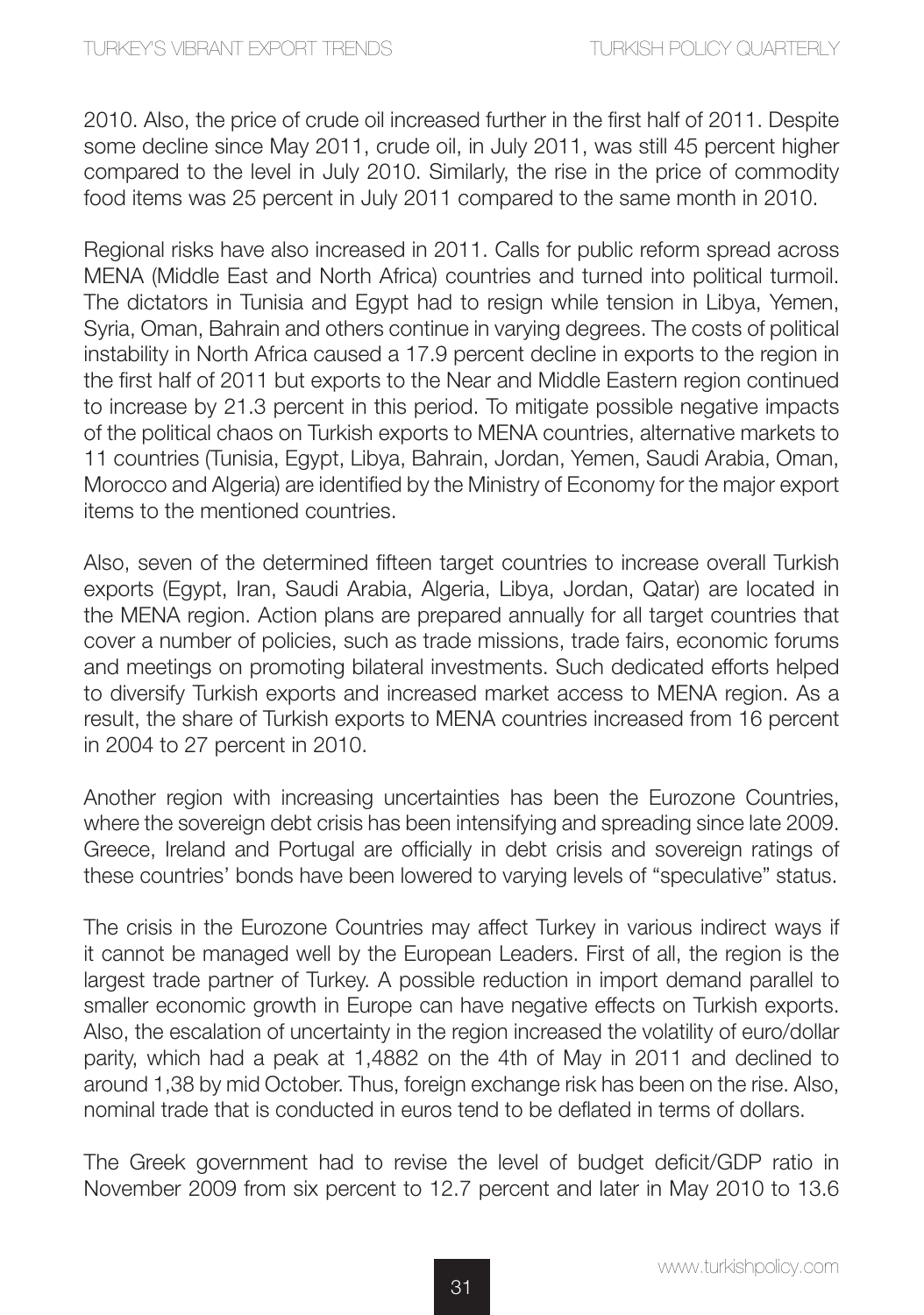percent. Austerity measures had to be enacted in Greece in order to receive financial support from the IMF and the ECB. European Financial Stability Facility (EFSF), a special purpose vehicle to support financial stability in Europe which is now worth 440 billion euros (625 billion dollars), was launched on 9 May 2010. Furthermore, a package for Greece which is worth 110 billion euros was approved in May 2010, which was followed on 21 July 2011 by a second package composed of 109 billion euros from official sources and 50 billion euros from the private sector.

Italy and Spain, the third and fourth largest countries in the Eurozone, are also considered to have bailout risks, which would be too large to handle considering the size of EFSF.

Meanwhile, the U.S. had its own crisis regarding the legislation needed to increase its debt limit over 4.3 trillion dollars and to decrease budget deficit. Although such increases in the U.S. debt limit has not been rare until now, reaching an agreement between the Democrats and Republicans on the measures to decrease budget deficit led to a crisis, which ended with the country's triple A rating to be decreased to AA by Standard and Poor's on 5 August 2011.

#### *Strength of the Turkish Economy*

Despite the ongoing risks in various major regions, Turkey stands to promise a stable, sustainable and qualified economic growth fueled by export growth. The record high growth rate of Turkey among European Countries at 11.6 percent in the first quarter of 2011 was followed by another record at 8.8 percent in the second quarter, leading to an average 10.2 percent growth in the first half of 2011.

Unemployment, as well, has been decreasing in Turkey as trade and economy prospered after 2009. The unemployment rate, which was 16.1 percent in the period of January-February-March 2009, declined to 11.9 percent in 2010 and 9.1 percent in the period of June-July-August 2011. On the other hand, unemployment rates in the Eurozone Countries were recorded as 10 percent in the Eurozone Countries and 9.5 percent in the EU in August 2011. Also, it was as high as 21.2 percent for Spain and 14.6 percent for Ireland in August 2011, in addition to 16.7 percent for Greece in June 2011. Turkey's central government budget balance turned into a surplus of 4.2 billion TL in August 2011 following a budget deficit of 15.4 billion TL in 2010. In 2009, the EU-defined budget deficit equaled to 6.7 percent of GDP and was quiet low compared to Ireland (32.4 percent), Greece (10.5 percent), Spain (9.2 percent), Portugal (9.1 percent), the UK (10.4 percent), and the U.S. (10.6 percent).